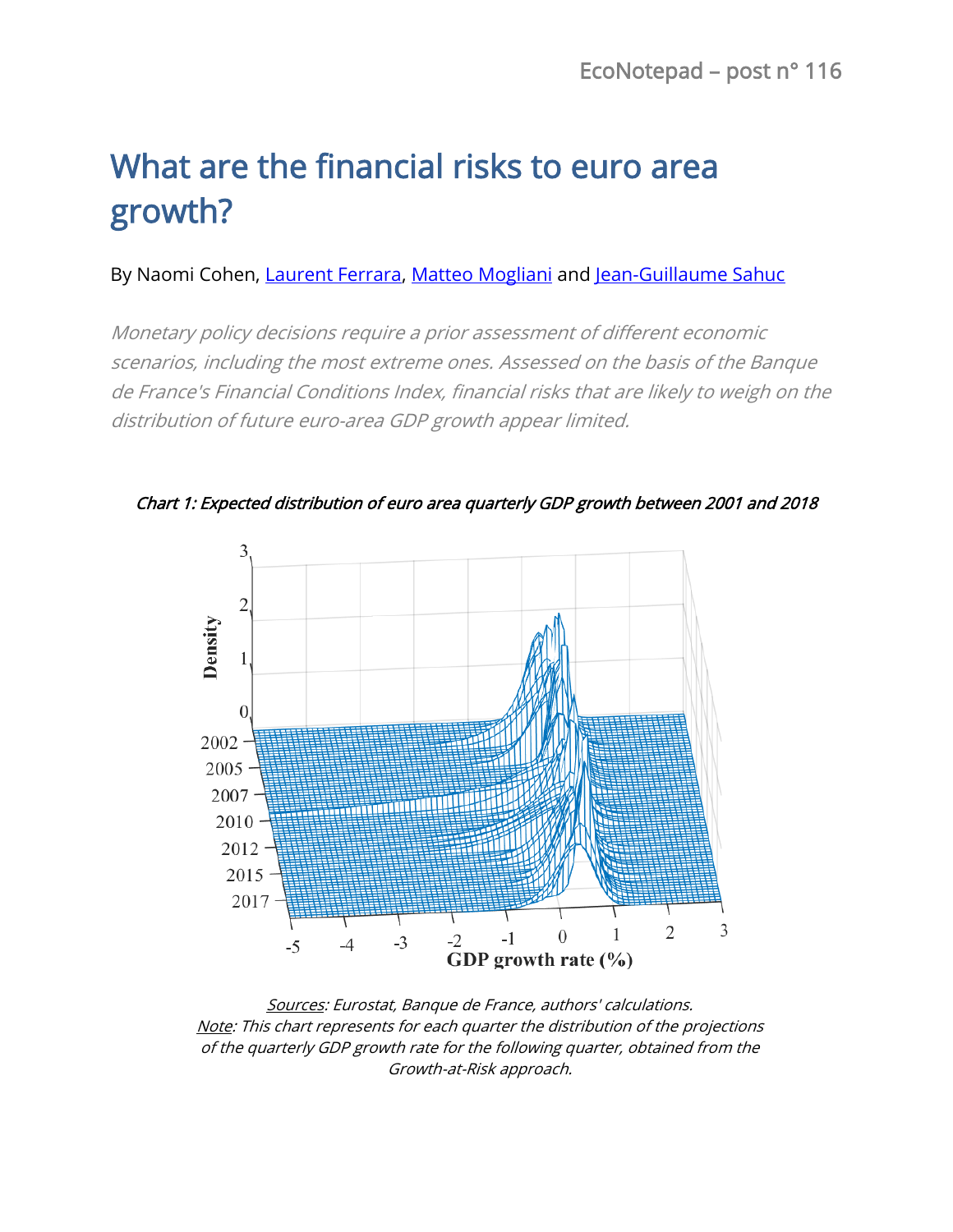Financial market dynamics play a major role in the macroeconomic cycle. Monitoring the changes in financial conditions thus provides economic decision-makers with valuable information on the contribution of financial risks to future economic growth, which enables them to react preventively. [Adrian](https://www.aeaweb.org/articles?id=10.1257/aer.20161923&&from=f) et al. (2019) developed a tool for measuring financial risks to US economic growth, using a measure known as the Growth-at-Risk (GaR) approach, equivalent to the Value-at-Risk concept in finance. This measure is used to monitor the distortion of the entire expected growth distribution according to financial market developments (see Chart 1). This approach is now widely used by th[e International Monetary Fund](https://www.imf.org/en/Publications/GFSR/Issues/2017/09/27/global-financial-stability-report-october-2017) in its biannual assessment of the global financial system. In this post, we apply this approach to the euro area by measuring financial conditions using the index developed at the Banque de France by [Petronevich and](https://blocnotesdeleco.banque-france.fr/en/blog-entry/alternative-financial-conditions-index-euro-area) Sahuc (2019).



Chart 2: Elasticity of the GDP growth rate to the financial conditions index for different quantiles

Sources: Eurostat, Banque de France, authors' calculations. Note: This chart shows the results of the regression of the GDP growth rate on financial conditions for each quantile of the distribution of GDP variations. The slope of the regression is 0.04 for the 95% quantile and -0.2 for the 5% quantile.

## Link between financial conditions and euro area growth

The theoretical and empirical literature has shown that financial markets play a key role in the transmission and propagation of shocks, but that the relationship between financial market developments and economic growth is complex and non-linear. In particular, [Bernanke and](https://www.jstor.org/stable/1804770?seq=1#page_scan_tab_contents) [Gertler \(1989\)](https://www.jstor.org/stable/1804770?seq=1#page_scan_tab_contents) formalised the amplification mechanism of financial shocks to the real economy. In this context, we use the *quantile regression* method over the period 2001-2018 to assess the sensitivity of future euro area GDP growth to our financial conditions index. This regression is useful because it delivers an estimate of the elasticity of the GDP growth rate to financial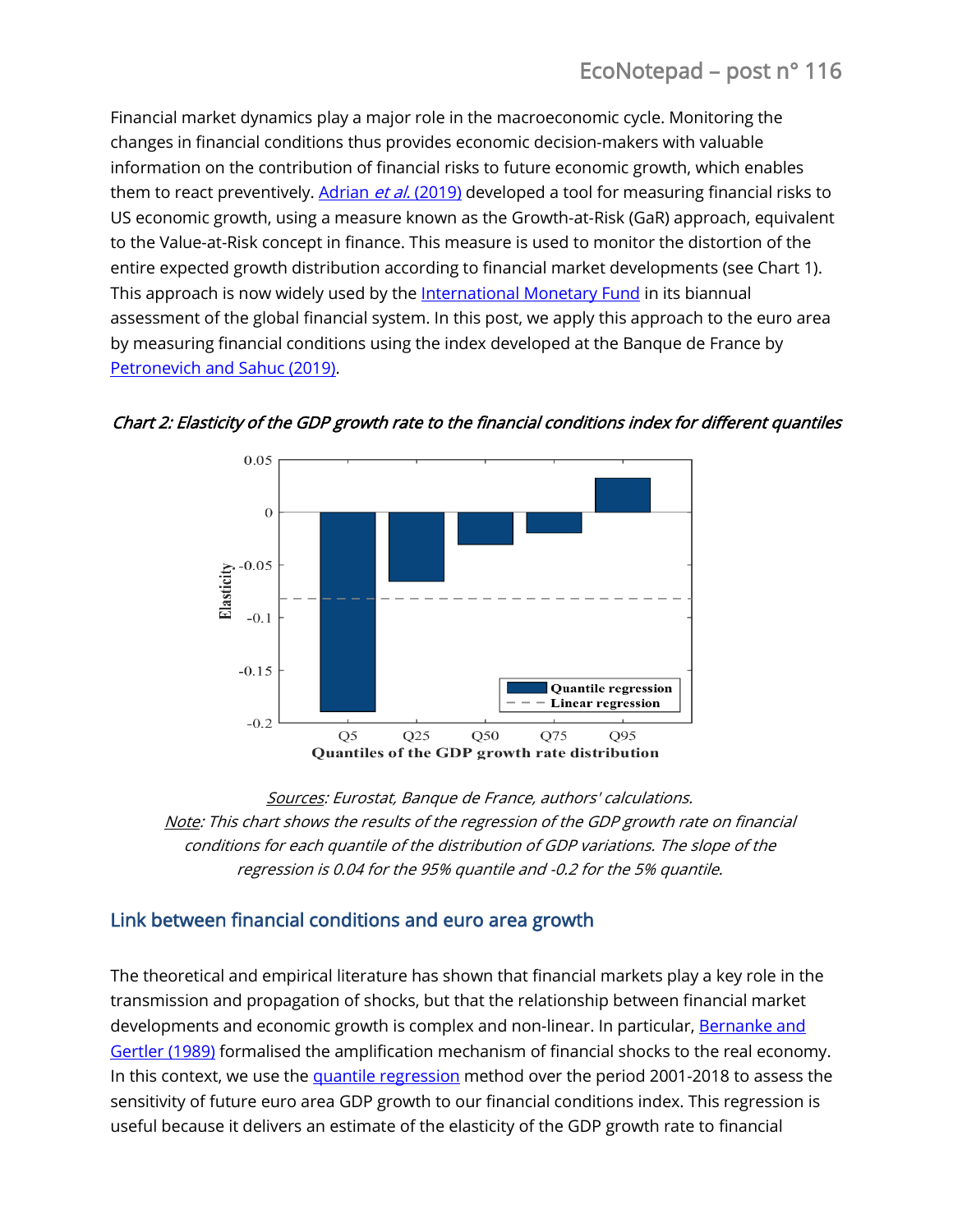# EcoNotepad – post n° 116

conditions for any range of values (referred to as quantiles) of the economic growth rate, and thus captures the non-linear nature of this relationship. Chart 2 shows the values of these elasticities for various quantiles, when macroeconomic conditions in the previous quarter are controlled for, and the elasticity (quantile independent) estimated by standard linear regression. The latter is negative, which indicates that a tightening of financial conditions tends on average to slow economic activity. However, the quantile regression indicates that the relationship is the strongest (around -0.20) for changes in GDP located at the bottom of the distribution (which are most often negative), thus highlighting a significant non-linear effect. A tightening of financial conditions tends to amplify the effects of negative shocks to the real economy, while an easing of these conditions has a more limited impact on economic activity.

The forecasts obtained from the model are close to the GDP growth rates observed in the euro area (see Chart 3). The confidence interval, measured as the difference between the highest and lowest of the conditional quantiles, is asymmetric, especially during periods of recession. During these episodes, we observe that the distance between the 5% quantile and the median is greater than that between the 95% quantile and the median. This shows that the model is able to correctly take into account financial risks. While the upside risks are relatively stable over time, the downside risks vary greatly depending on the financial conditions of the euro area.



#### Chart 3: Observed quarterly GDP growth (%), expected median and 5% and 95% quantiles

Sources: Eurostat, Banque de France, authors' calculations.

## Measure of financial risk in the euro area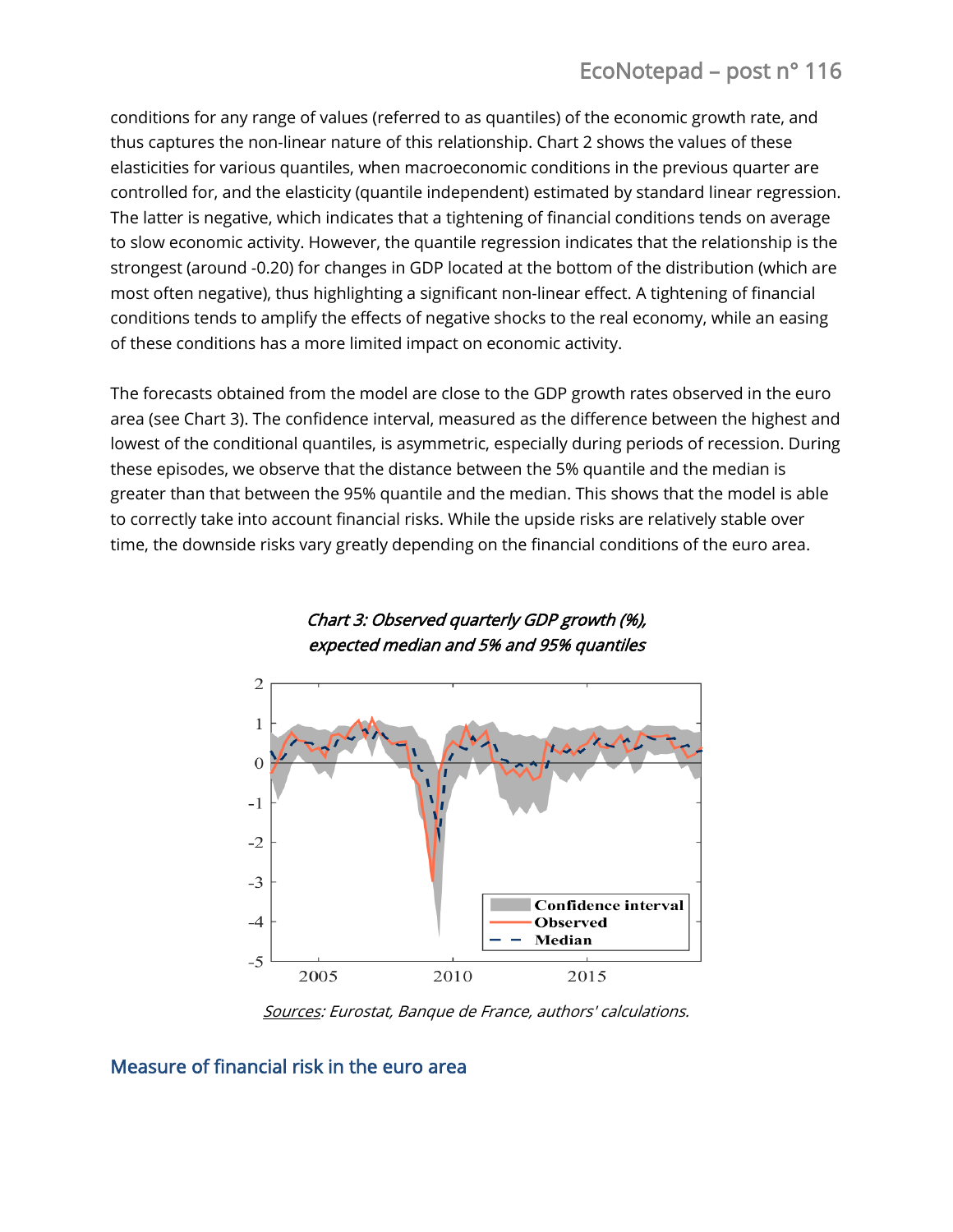# EcoNotepad – post n° 116

In order to measure financial risks in the euro area, a probability must be assigned to the different possible economic growth patterns. The GaR approach uses an asymmetric and fattailed probability distribution, which enables us to take into account the occurrence of rare events and to draw the curve that links the estimated values at the different quantiles. The measure of the downside risk, which we refer to as  $GaR_{5\%}$ , is then depicted by the 5% quantile because the latter commonly represents an alert threshold of critical changes in a phenomenon.

In order to illustrate how the distribution of future GDP growth is distorted over time, we take the example of the sovereign debt crisis that affected the euro area from 2010 to 2013 and caused a recession from the third quarter of 2011 to the first quarter of 2013, according to the [CEPR](https://cepr.org/content/euro-area-business-cycle-dating-committee)'s dating. Panel A in Chart 4 shows that the measure stood at around -0.5% at the beginning of the crisis (orange curve), which means that the probability of the quarterly change in euro area GDP dropping below -0,5% was 5% in 2010. The measure  $GaR_{5%}$  then dropped to -1.5% in 2012 (red curve), at the time when the downgrading of sovereign ratings by rating agencies pushed bond rates up to critical levels for peripheral European countries. At end-2013, the measure returned to its pre-crisis level (green curve). This example highlights the ability of our measure to monitor the risks to economic growth related to financial conditions in the euro area.



# Chart 4: Growth-at-Risk indicator for the euro area at different periods

Sources: Eurostat, Banque de France, authors' calculations.

According to the assessment based on the Growth-at-Risk indicator, the level of downside risks to growth is relatively low in 2019. Indeed, our measure  $GaR_{5%}$  is close to 0% for Q2 2019,